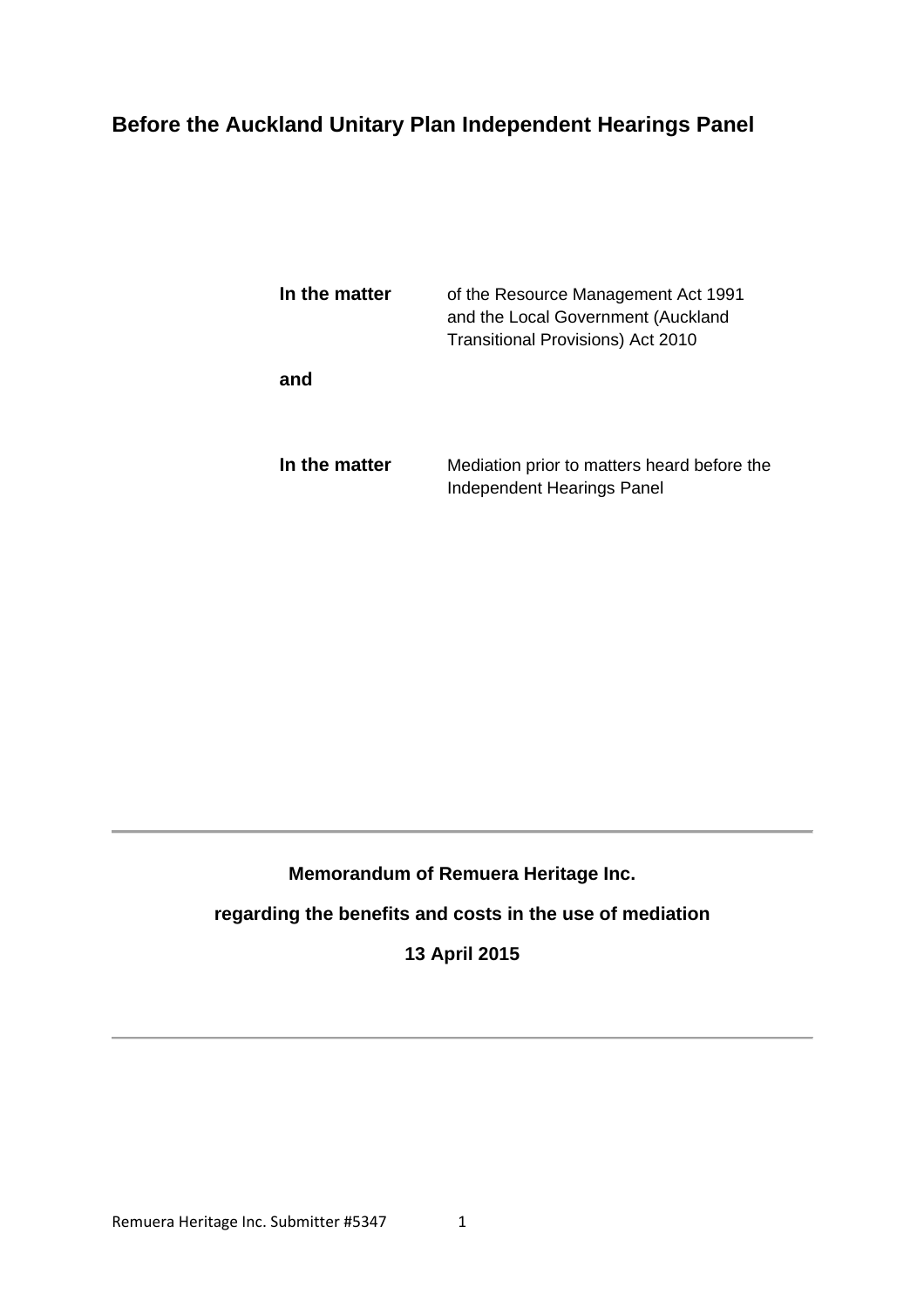May it please the Panel:

- 1. The memorandum of Richard Burton on behalf of Auckland 2040, dated 4 October 2014, made a case for greater use of mediation, particularly as a mechanism for enabling participation by lay submitters.
- 2. I have attended a number of these mediation sessions, and wish to advise that my observations lead me to believe that while there are advantages, there are also significant disadvantages.
- 3. Benefits include potential resolution of areas of disagreement between the parties, specifically between Council and some of the major submitters. Clearly there is a cost to these parties in both time and resources. It is noted that some major submitters are able to have both planners (usually) and legal counsel present. They are therefore much better equipped for mediation.
- 4. However, for the less well-resourced submitter, particularly lay submitters who perhaps have no expert resource, there is an apparent significant disadvantage. The cost of having legal counsel attend these sessions would be cost-prohibitive for most lay submitters. For those submitters who do have experts in the relevant fields, the cost of having them attend multiple days of mediation is potentially unsustainable.
- 5. Some lay submitters attend by themselves, as they lack the funding to engage experts and/or legal counsel. These submitters are at an even greater disadvantage, as they often lack the knowledge and skills to grasp the technical detail and contribute meaningfully in mediation sessions.
- 6. It is therefore important to bear in mind that, in spite of attendance at mediation, some submitters may feel that their concerns have not been adequately recognised.
- 7. During recent mediation for topic 31 the heritage community groups (i.e. Remuera Heritage, Character Coalition plus Heritage NZ only) were able to meet with council officers in confidence for 30 minutes where more was achieved in this time than the rest of the day. The recent introduction of the direct discussion days has helped but these deal only with minor matters and are for 15 minutes only.
- 8. The resolution to this problem is not immediately apparent, but I wish to alert the Panel to these possible inequities, in the hope that there may be some way in which mediation can be refined, to address the matters outlined above.

Signed:

*Sue Cooper* 

Sue Cooper **Chairperson**